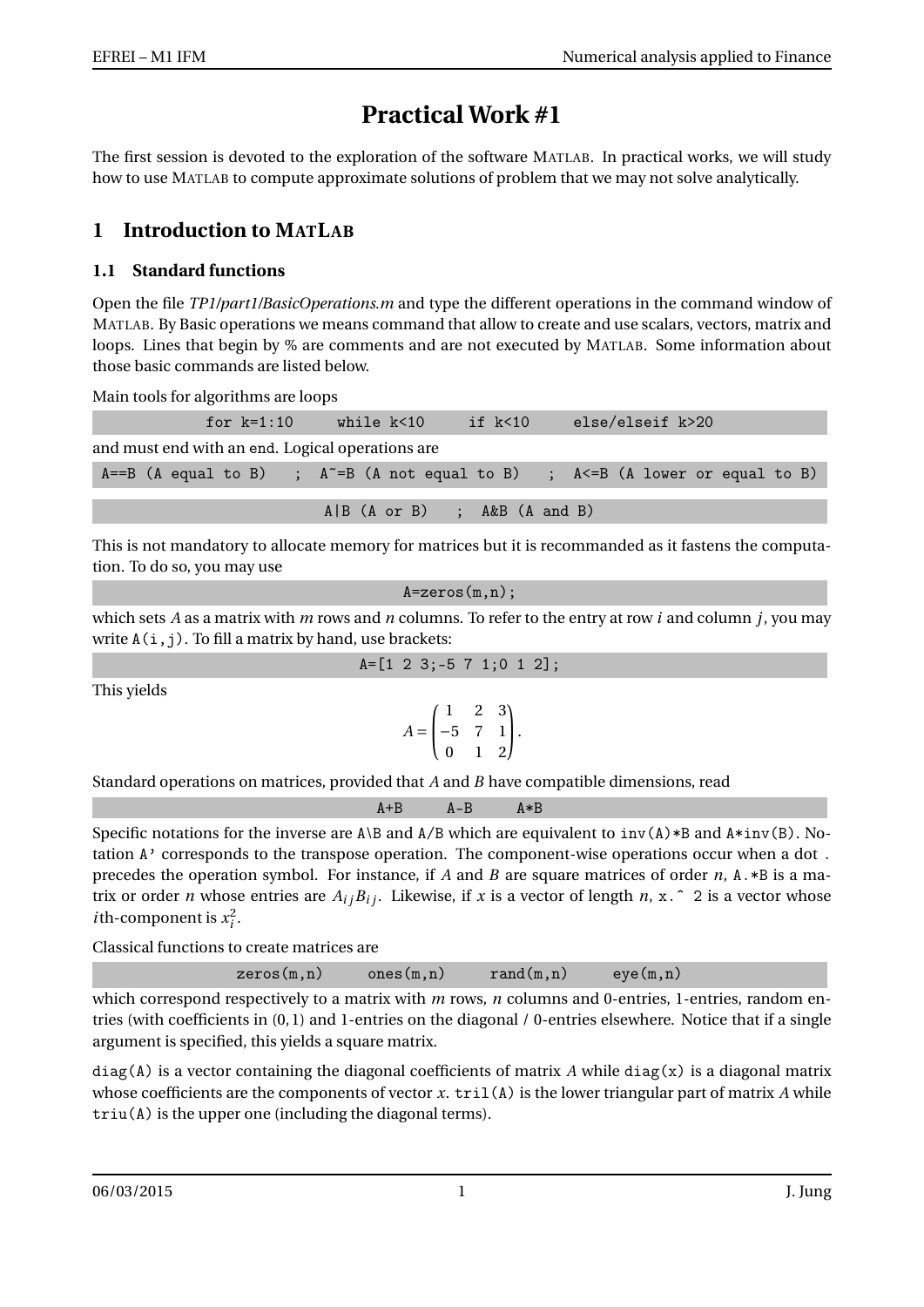One must also mention the following functions: det(A) is the determinant of the square matrix *A*, size(A) returns the number of rows and columns of  $A$ , length $(x)$  returns the number of rows of the column vector *x*, eig(A) is a vector made of the eigenvalues of *A*, sum(x) is the sum of all the components of *x*, norm(x, p) is the norm of *x* in  $\ell_p$  (by default,  $p = 2$ ), max(p) returns the largest entry of *x*, ...

The main function to plot figures is

plot(x,y,'options')

where *x* and *y* are two vectors with the same size. The options include the color of the lines, their thickness, their style (dashed, dotted, circle, cross, . . . ). To improve the quality of the figure, refer to functions such as title, legend, xlabel, axis, ... By default, any visualization function appears in Figure(1) and erases previous curves, to avoid this inconvenience, it is possible to show all curves on the same figure (hold) or on different figures by specifying  $Figure (2), ...$ 

To get information about a specific function func, type in the command window

>> help func

or open the product help.

## **1.2 Scripts and functions**

There are two types of files when using MATLAB, namely *scripts* which are the location of the main algorithms and *functions* for parts of the algorithms which are called many times. Both types are implemented in the *editor*. Function file func\_name.m look like

function [output variables] = func\_name(input variables)

Inside the function, outputs must be computed thanks to the values of inputs.

Script files must contain the values of main parameters of the algorithm (such as the dimension of the problem, the bounds of the interval, . . . ) and the calls to functions. They must begin by

clear all; close all;

in order to clear all variables (which may remain from a previous computation) and close all figures.

To include a comment in a file (which is good for other readers!!!), use the % symbol. All characters occuring after will not be interpreted.

Each operating line must end with a ;. Otherwise, the result of the line appears in the command window which may not be convenient.

To launch a programme, it suffices to type the name of the script file in the command window

>> script\_name

## **1.3 An example of script**

To execute a sequence of commands without the need to type them line by line in the command window of MATLAB, we may create scripts. Open the file *TP1/part1/scriptexample*. This script use functions defined in other files, the function *functionexample1* for instance is defined in *TP1/part1/functionexample1.m* (only one function may be defined per file).

To execute the scipt type *scriptexample* (the scipt name) in the command window of MATLAB, your current directory need to contain your script (and the functions that are called by your script). In MATLAB we manipulate vector of finite size, the x-axis is represented by a finite number of value defined by *nx* here. Change the definition of  $nx : nx = 5$ ,  $nx = 100$  or  $nx = 1000$ , launch the script and observe the influence of the choice of *nx* on figures.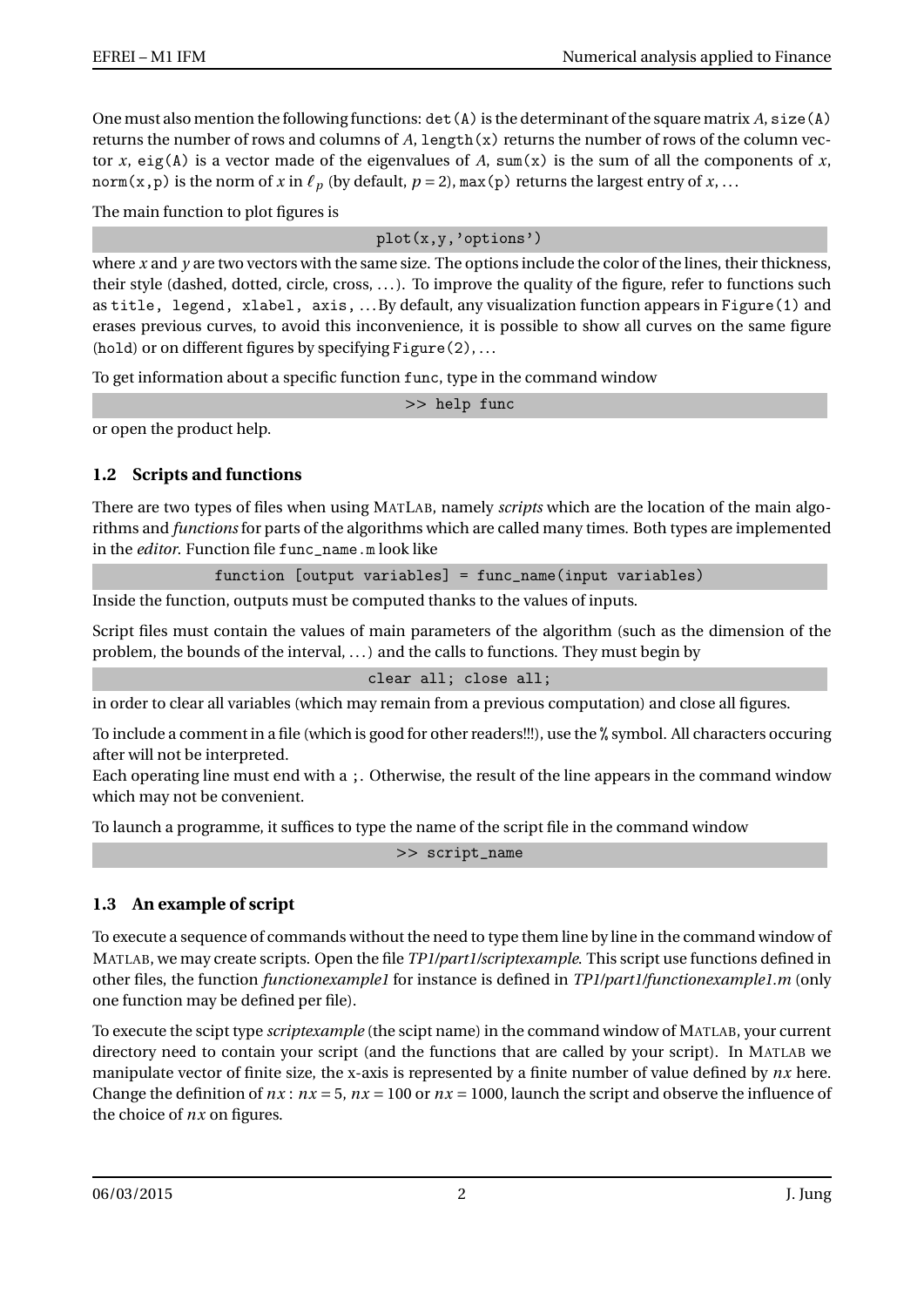# **2 A first program to compute approximations of** *e*

The goal of this exercise is to compute approximations of *e*. We consider the two following sequences

$$
sequence 1: u_n = \left(1 + \frac{1}{n}\right)^n, n \ge 1
$$
\n
$$
sequence 2: v_n = exp\left(\frac{1}{2n}\right)\left(1 + \frac{1}{n}\right)^n, n \ge 1
$$

Those two sequences converge toward *e* when *n* goes to infinity, we will use this fact to compute approximation of *e*.

1. Plot the *N* first terms of those sequences and compare them to *e*.

To do so modify files *TP1/part2/sequence1.m* and *TP1/part2/sequence2.m* according to the definitions above. Then execute the script TP1/part2/mainsciptpart2 with different value of *N* what do you observe ?

2. Compute approximations of *e* with those sequences.

We approximate *e* by  $u_{n1}$  (or  $v_{n2}$ ). The question is how to choose *n*1 (or *n*2). To have an accurate approximation they should be chosen large. Nonetheless most methods that we will use in practical works are based on recursive sequences, so that large value of *n*1 leads to a long time of computation. We need a criterion to assess that we are close enough to the exact solution  $e$  up to an error  $\epsilon$  (number of significant digits).

criterion 1 : we choose *n*1 such that  $|u_{n1} - e| \leq \epsilon$ 

criterion 2 : we choose *n*1 such that  $|u_{n1+1} - u_{n1}| \le \epsilon$ 

Use those two criteria and different values of  $\epsilon$ , compare approximations obtained with sequence 1 and sequence 2 what do you observe ?

Remark : the second criterion do not require to know the exact solution *e*.

Remark 2 : In MATLAB scalars have only a finite number of digits, the smallest value of  $\epsilon$  that we may chose is the smallest scalar represented in *Matlab* and called *machine epsilon* of order 10−<sup>16</sup> for *Matlab*.

Remark 3 : type *format long* in the command window to show scalar with 16 digits. (By default *format short* show scalar with only 5 digits)

3. report these data in a table for  $\epsilon \in \{10^{-1}, 10^{-2}, 10^{-3}, 10^{-4}, 10^{-5}\}$